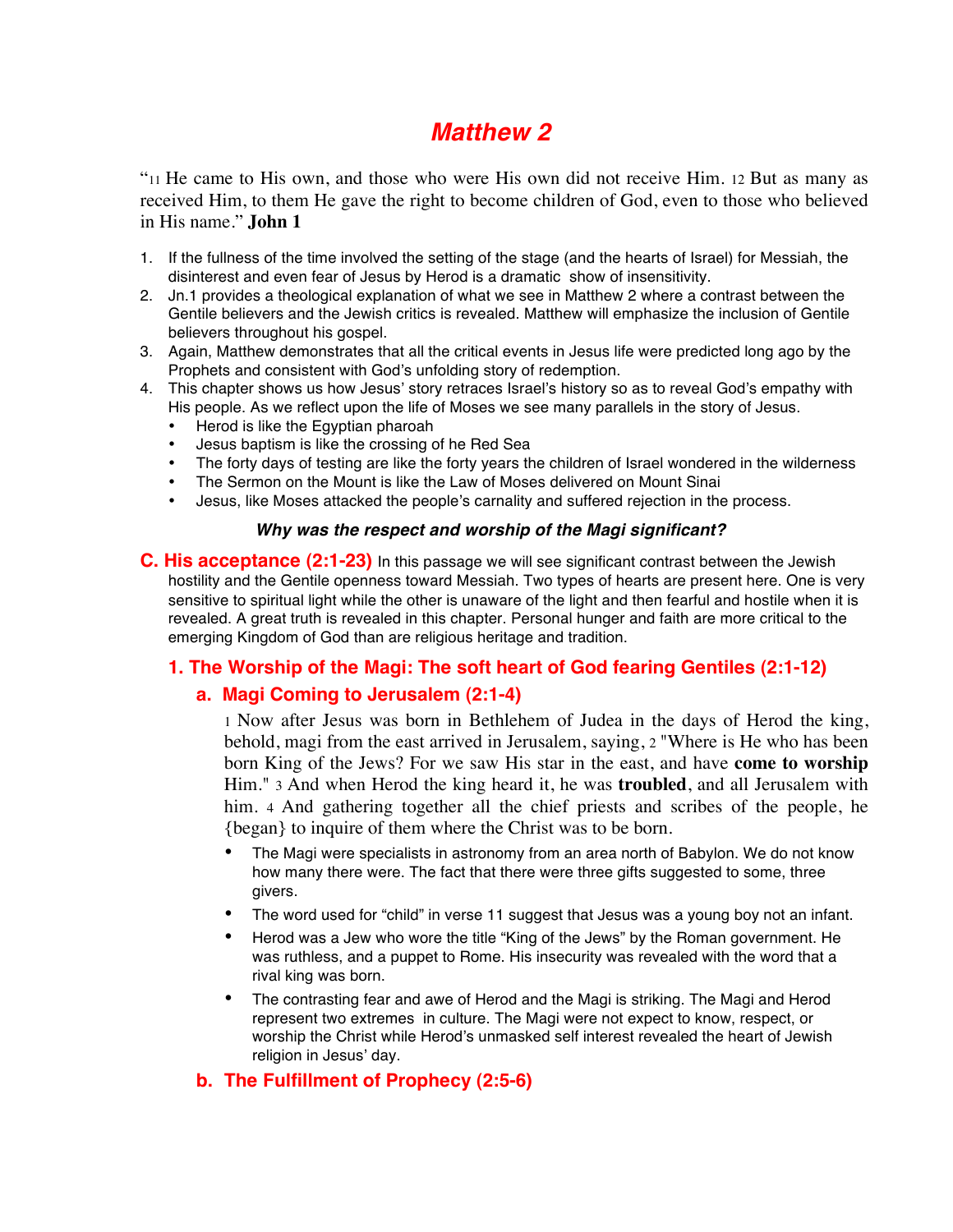5 And they said to him, "In Bethlehem of Judea, for so it has been written by the prophet, 6 *' And you, Bethlehem, land of Judah, Are by no means least among the leaders of Judah; For out of you shall come forth a Ruler, Who will shepherd My people Israel.'* " (Micah 5:2)

• It is significant to note that the Jewish leaders knew how to direct others (the Magi) to Messiah but had little interest in going themselves.

# **c. Magi Worshipping the King (2:7-12)**

7 Then Herod secretly called the magi, and ascertained from them the time the star appeared. 8 And he sent them to Bethlehem, and said, "Go and make careful search for the Child; and when you have found {Him,} report to me, that I too may come and worship Him." 9 And having heard the king, they went their way; and lo, the star, which they had seen in the east, went on before them, until it came and stood over where the Child was. 10 And when they saw the star, they rejoiced exceedingly with great joy. 11 And they came into the house and saw the Child with Mary His mother; and they fell down and worshiped Him; and opening their treasures they presented to Him gifts of gold and frankincense and myrrh. 12 And having been warned {by God} in a dream not to return to Herod, they departed for their own country by another way.

• The significance of this story may be to prepare the readers to not be afraid to worship Jesus even though the official authorities did not.

#### *What does the behavior of Herod reveal about Herod, and Jesus?*

### **2. The Escape to Egypt: (2:13-15)**

#### **a. The Escape to Egypt (2:13-14)**

13 Now when they had departed, behold, an angel of the Lord \*appeared to Joseph in a dream, saying, "Arise and take the Child and His mother, and flee to Egypt, and remain there until I tell you; for Herod is going to search for the Child to destroy Him." 14 And he arose and took the Child and His mother by night, and departed for Egypt;

- The angel's warning indicates that God knew (for certain) what Herod would do.
- This raises an important question about the nature of God's sovereignty was Herod's behavior orchestrated or simply foreseen as inevitable given Herod's nature?

#### **b. The Fulfillment of Prophecy (2:15)**

15 and was there until the death of Herod, that what was spoken by the Lord through the prophet might be fulfilled, saying, *"Out of Egypt did I call My Son."*

• The passage links Jesus with the nation Israel (both were displaced in and came out of Egypt).

#### **3. The Slaughter of the Innocent Ones: The hard heart of Herod (2:16-18)**

## **a. Herod's Slaughter of the Babes (2:16)**

16 Then when Herod saw that he had been tricked by the magi, he became very enraged, and sent and slew all the male children who were in Bethlehem and in all its environs, from two years old and under, according to the time which he had ascertained from the magi.